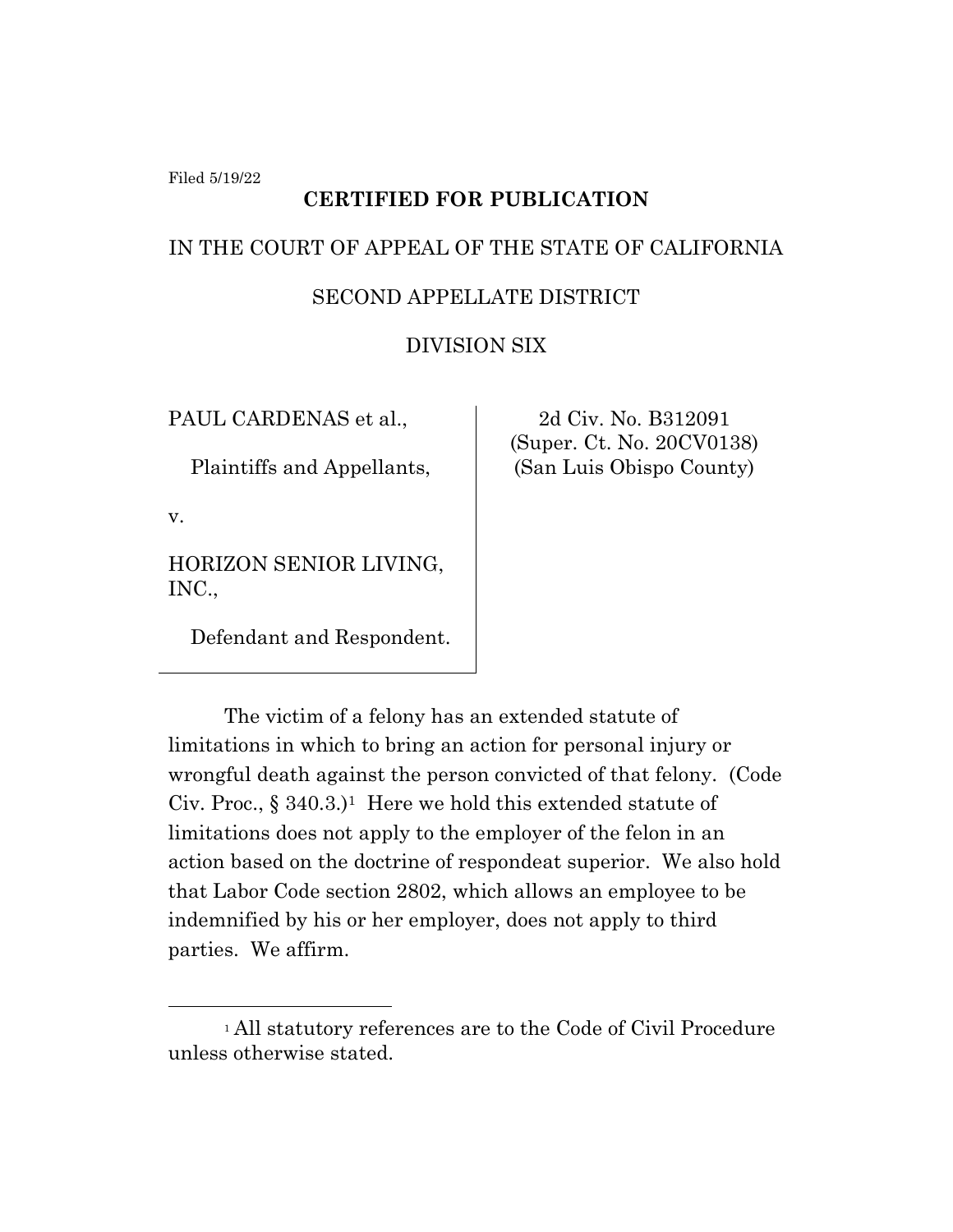#### *FACTS*

Mauricio Cardenas was a resident of Horizon Senior Living, Inc., doing business as Manse on Marsh (Horizon). Cardenas suffered from dementia. On many occasions, Cardenas left Horizon without knowledge of the staff. On December 21, 2014, on his last unsupervised foray away from the facility, he wandered for several miles and was hit by a car and killed.

Christopher Skiff was the director of Horizon. Gary Potts was the manager. Skiff was convicted of felony elder abuse and manslaughter in Cardenas's death with the special allegation that the elder abuse was likely to cause great bodily injury or death. Potts was convicted of felony elder abuse. Horizon was not convicted of any crime.

Paul and Samuel Cardenas, heirs of Mauricio Cardenas, (Plaintiffs) brought this action against Horizon, Skiff and Potts, alleging negligence, willful misconduct, elder abuse, and wrongful death. The first amended complaint alleges that Horizon was not licensed to care for dementia patients; that defendants failed to comply with the standard of care; and that defendants knew or should have known the risk of injury for failure to comply with the standard of care.

Horizon demurred to the complaint on the ground that it is barred by the two-year statute of limitations. (§ 335.1.) Plaintiffs concede that more than two years have passed since they filed their complaint despite the expiration of the two-year statute of limitations. Plaintiffs argued, however, that Skiff's and Potts's felony convictions revived the statute of limitations under section 340.3. Plaintiffs claimed that because Horizon was liable under the doctrine of respondeat superior, the statute of limitations was also revived as to Horizon.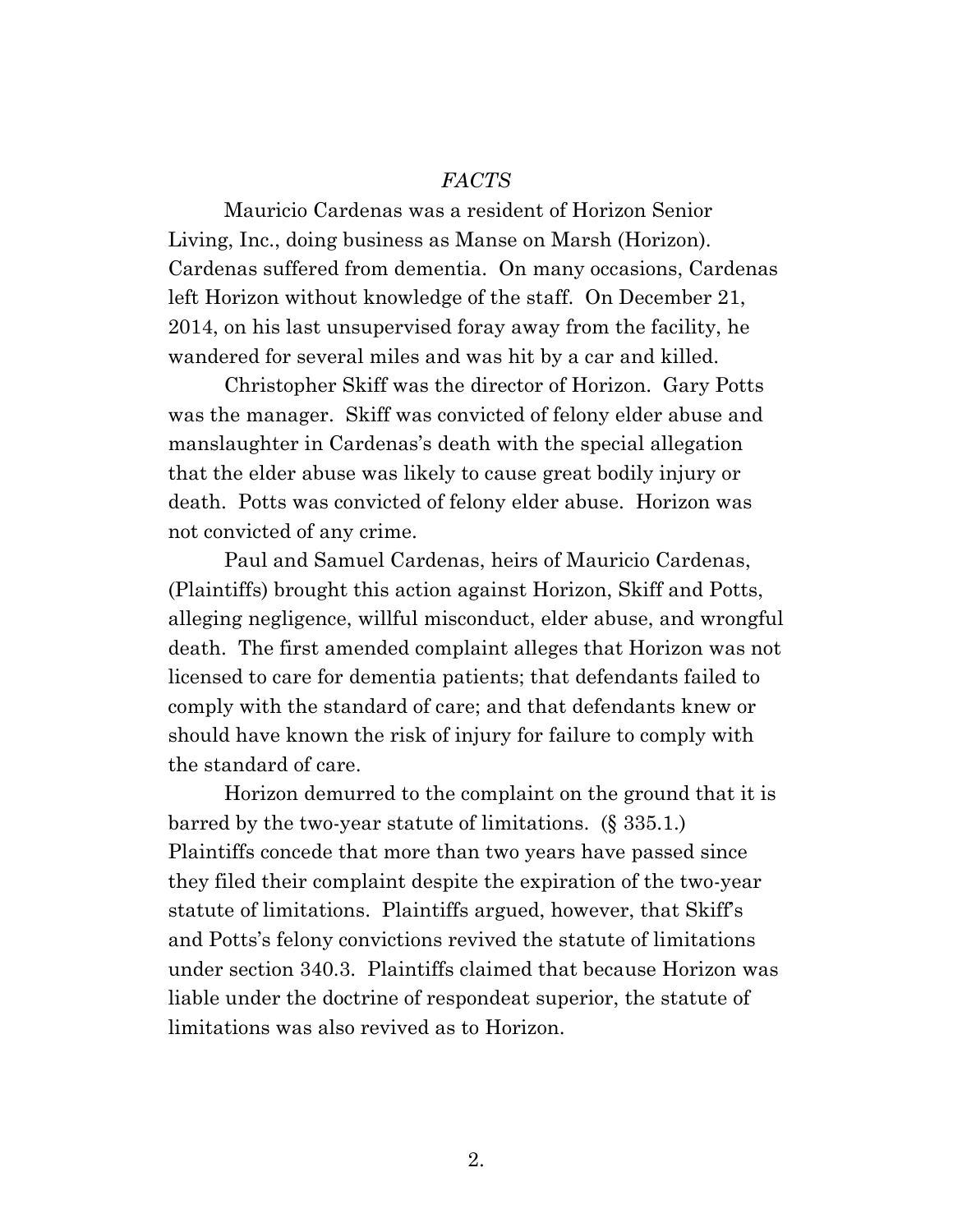Horizon replied that because it had not been convicted of any crime, section 340.3 did not revive the statute of limitations as to it.

The trial court agreed with Horizon and sustained its demurrer without leave to amend. Plaintiffs appeal the order sustaining the demurrer.

# *DISCUSSION*

## I

#### *Appealability*

Horizon contends an order sustaining a demurrer is not appealable.

It is well known that an order sustaining a demurrer is not appealable. (*Hill v City of Long Beach* (1995) 33 Cal.App.4th 1684, 1695.) An appeal can only be taken after the court enters judgment on the order sustaining the demurrer. (*Ibid.*) Nevertheless, in the interest of judicial economy, we may construe the order sustaining the demurrer without leave to amend as a final appealable judgment. (*Melton v. Boustred* (2010) 183 Cal.App.4th 521, 527-528.) We elect to do so here.

#### II

### *Standard of Review*

The function of a demurrer is to test whether, as a matter of law, the facts alleged in the complaint state a cause of action under any legal theory. (*Intengan v. BAC Home Loans Servicing LP* (2013) 214 Cal.App.4th 1047, 1052.) We assume the truth of all facts properly pleaded, as well as facts of which the trial court properly took judicial notice. (*Ibid.*) But we do not assume the truth of contentions, deductions, or conclusions of law. (*Ibid.*) Our review of the trial court's decision is de novo. (*Ibid.*)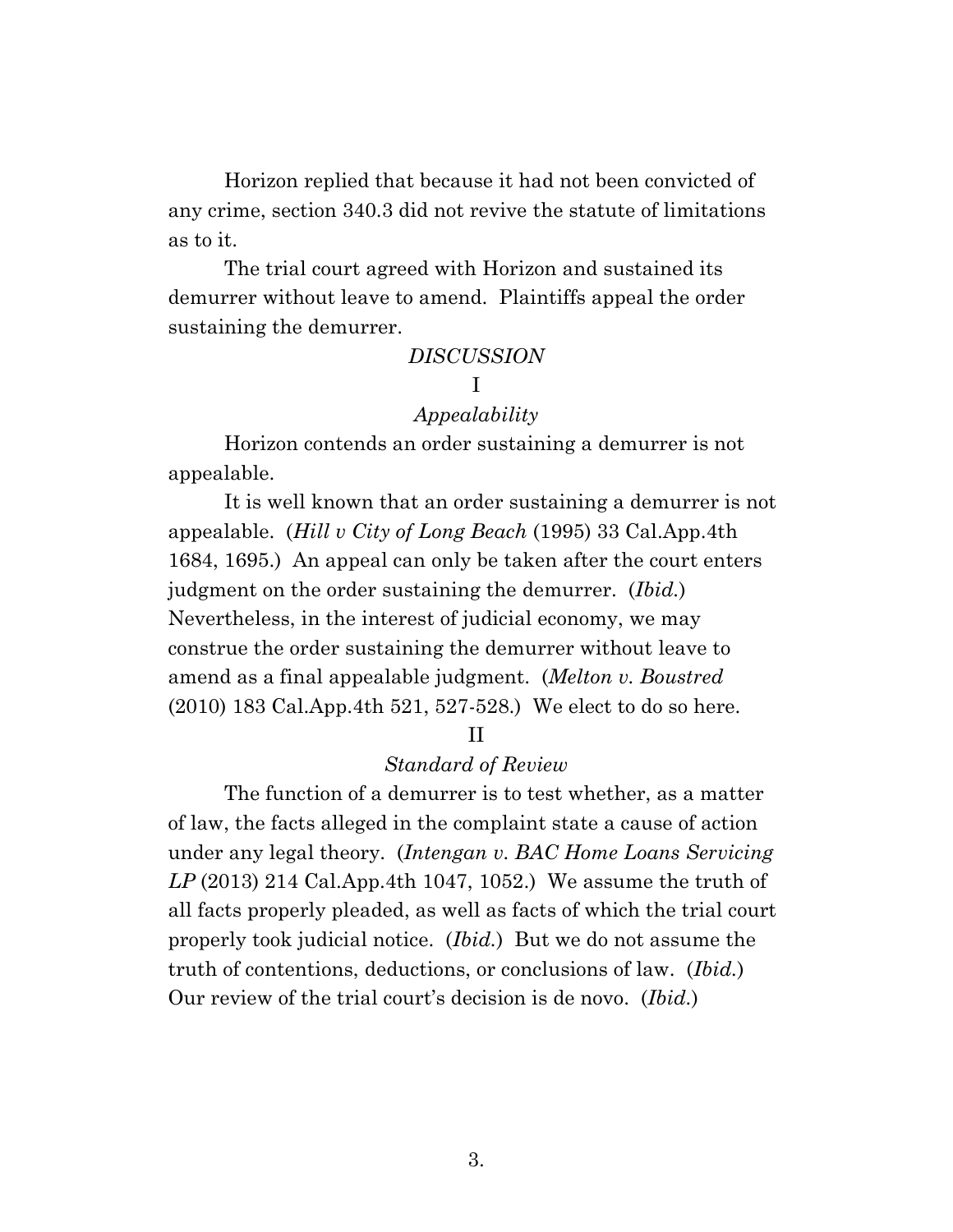We review the trial court's decision to allow an amendment to the complaint for an abuse of discretion. (*Fontenot v. Wells Fargo Bank, N.A.* (2011) 198 Cal.App.4th 256, 273-274, disapproved on other grounds in *Yvanova v. New Century Mortgage Corp.* (2016) 62 Cal.4th 919, 939.) Where there is no reasonable possibility that plaintiff can cure the defect with an amendment, sustaining a demurrer without leave to amend is not an abuse of discretion. (*Id.* at p. 274.)

## III

### *Statute of Limitations*

Section 335.1 provides a two-year statute of limitations for injury or wrongful death. Plaintiffs do not contest that statute of limitations has expired.

Section 340.3, subdivision (a) provides: "Unless a longer period is prescribed for a specific action, in any action for damages against a defendant based upon the defendant's commission of a felony offense for which the defendant has been convicted, the time for commencement of the action shall be within one year after judgment is pronounced."

Plaintiffs filed their original complaint almost six years after Cardenas's death. We assume, for purposes of this appeal only, that the complaint against Skiff and Potts was timely under section 340.3. But Horizon is another matter.

Section 340.3, subdivision (a) provides for a longer statute of limitations in an "action for damages against a defendant based upon the defendant's commission of a felony offense for which the defendant has been convicted." The action against Horizon is not based on Horizon's commission of a felony offense for which Horizon has been convicted. Section 340.3 does not apply to Horizon.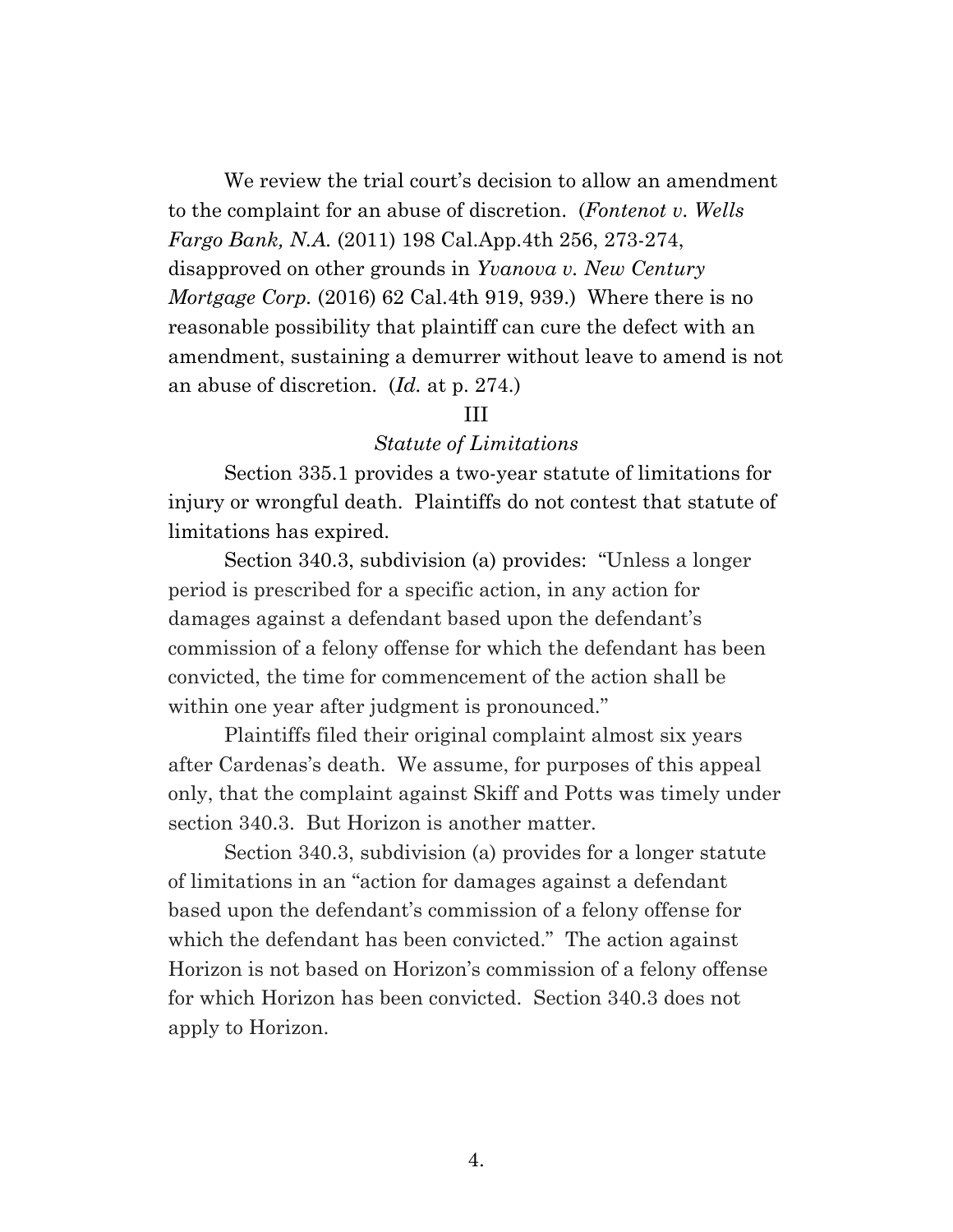Plaintiffs point out that actions for respondeat superior have no statute of limitations. But there is a statute of limitations on actions for personal injury and wrongful death against defendants who, like Horizon, have not been convicted of a felony. It is two years. (§ 335.1.)

Plaintiffs' reliance on the Victims' Bill of Rights embodied in article I, section 28 of the California Constitution is misplaced. Under that section, victims have the right to seek restitution "from the persons convicted of the crimes causing the losses they suffer." (*Id.*, subd. (b)(13)(A).) Horizon has not been convicted of a crime.

#### IV

#### *Labor Code Section 2802*

Plaintiffs contend Horizon may be liable under Labor Code section 2802.

Labor Code section 2802, subdivision (a) provides: "An employer shall indemnify his or her employee for all necessary expenditures or losses incurred by the employee in direct consequence of the discharge of his or her duties, or of his or her obedience to the directions of the employer, even though unlawful, unless the employee, at the time of obeying the directions, believed them to be unlawful."

Labor Code section 2802 allows an employee to be indemnified by his or her employer. It does "not provide access to the employer's or its insurer's pocketbook through a third party suit against the employee." (*Boyer v. Jensen* (2005) 129 Cal.App.4th 62, 74.)

Plaintiffs have no cause of action based on Labor Code section 2802.

5.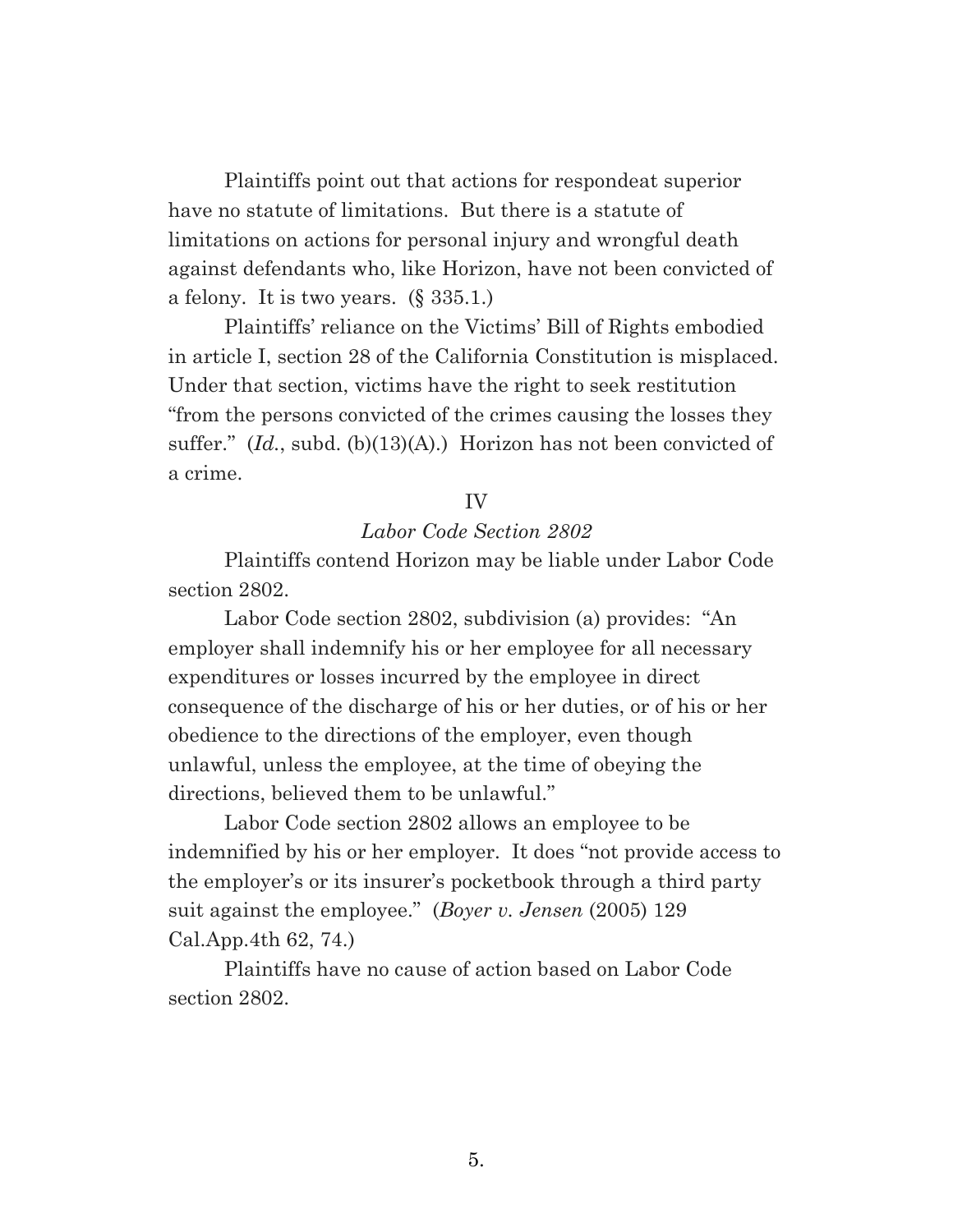The concurring opinion need not be concerned with out-ofstate authority. California authority is more than sufficient to resolve the issue presented. We are pleased, however, that the out-of-state authorities cited by our colleague would agree with our result.

# *DISPOSITION*

The judgment is affirmed. Costs are awarded to respondent.

# CERTIFIED FOR PUBLICATION.

GILBERT, P. J.

I concur:

# YEGAN, J.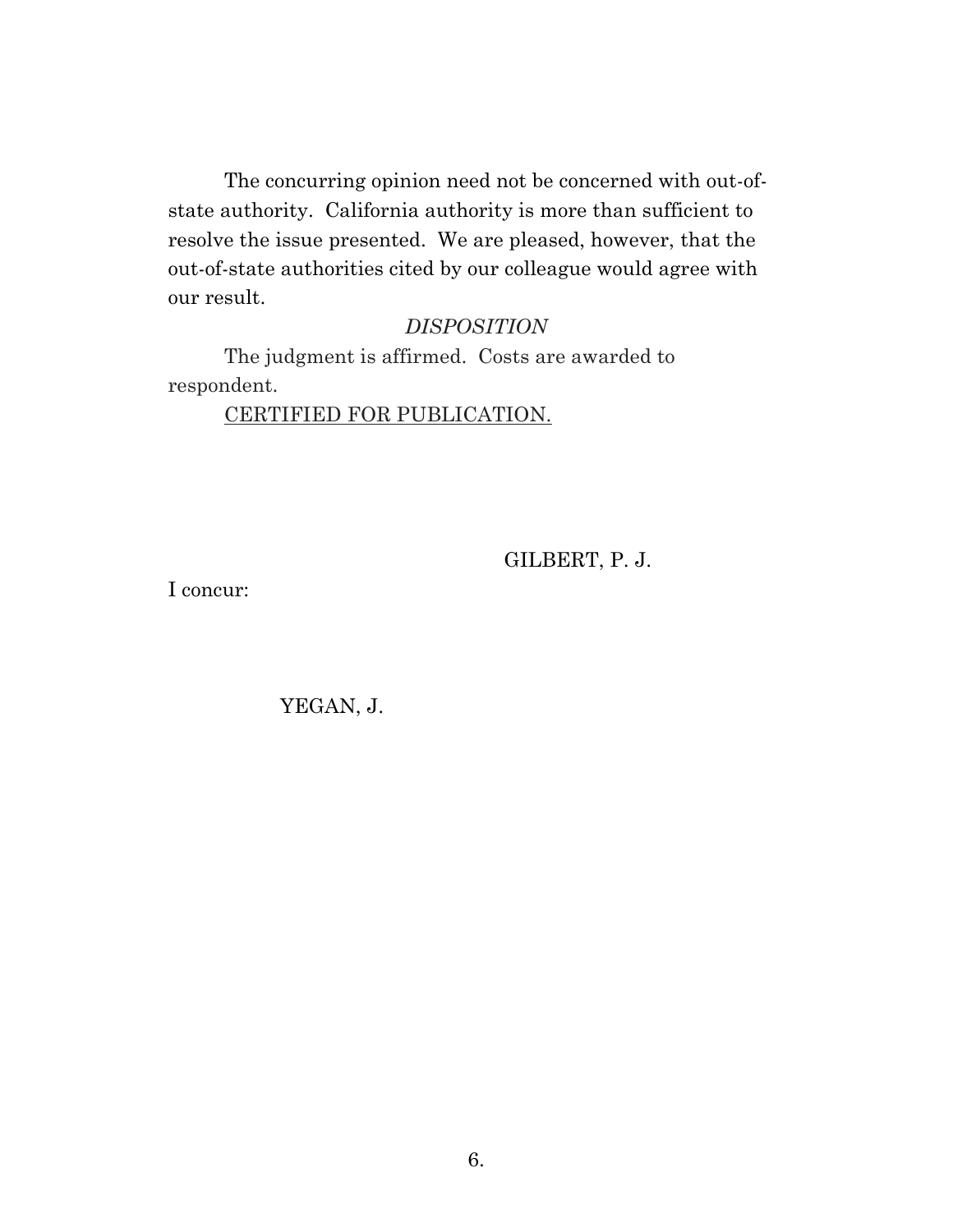### TANGEMAN, J., Concurring:

I concur. Because plaintiffs rely heavily on out-of-state authorities in discussing this issue of first impression in California, I believe a brief discussion of those authorities is warranted.

The out-of-state authorities cited by plaintiffs hold that the statute of limitations for respondeat superior liability is the same as for the individual tortfeasor. But with the exception of *D.M.S. v. Barber* (Minn. 2002) 645 N.W.2d 383, the extended statutes of limitations apply where they refer to particular types of actions rather than particular types of defendants. See *Kocsis v. Harrison* (Neb. 1996) 543 N.W.2d 164; *Lourim v. Swensen* (Or. 1999) 977 P.2d 1157; *Dunn v. Rockwell* (W.Va. 2009) 689 S.E.2d 255. This distinction warrants the conclusion that Code of Civil Procedure section 340.3 applies only to defendants convicted of a felony and not to their employers.

The court in *Doe v. BSA Corp.* (Conn. 2016) 147 A.3d 104 reaches the same conclusion. In applying an extended statute of limitations for sexual abuse claims to the employing organization, the court drew a distinction between statutes "not concerned with *particular types of defendants*, but with providing recovery for a *particular type of injury*." (*Id*. at p. 122.) The court noted that "almost all of the courts that have concluded that an extended statute of limitations for claims involving childhood sexual abuse does not apply to claims against nonperpetrators have been confronted with statutes that expressly limit their application to claims against perpetrators. [Citations.]" (*Id*. at p. 123, fn. 21.)

Because "section 340.3 was enacted as part of a statutory scheme to implement Proposition 8's constitutional requirement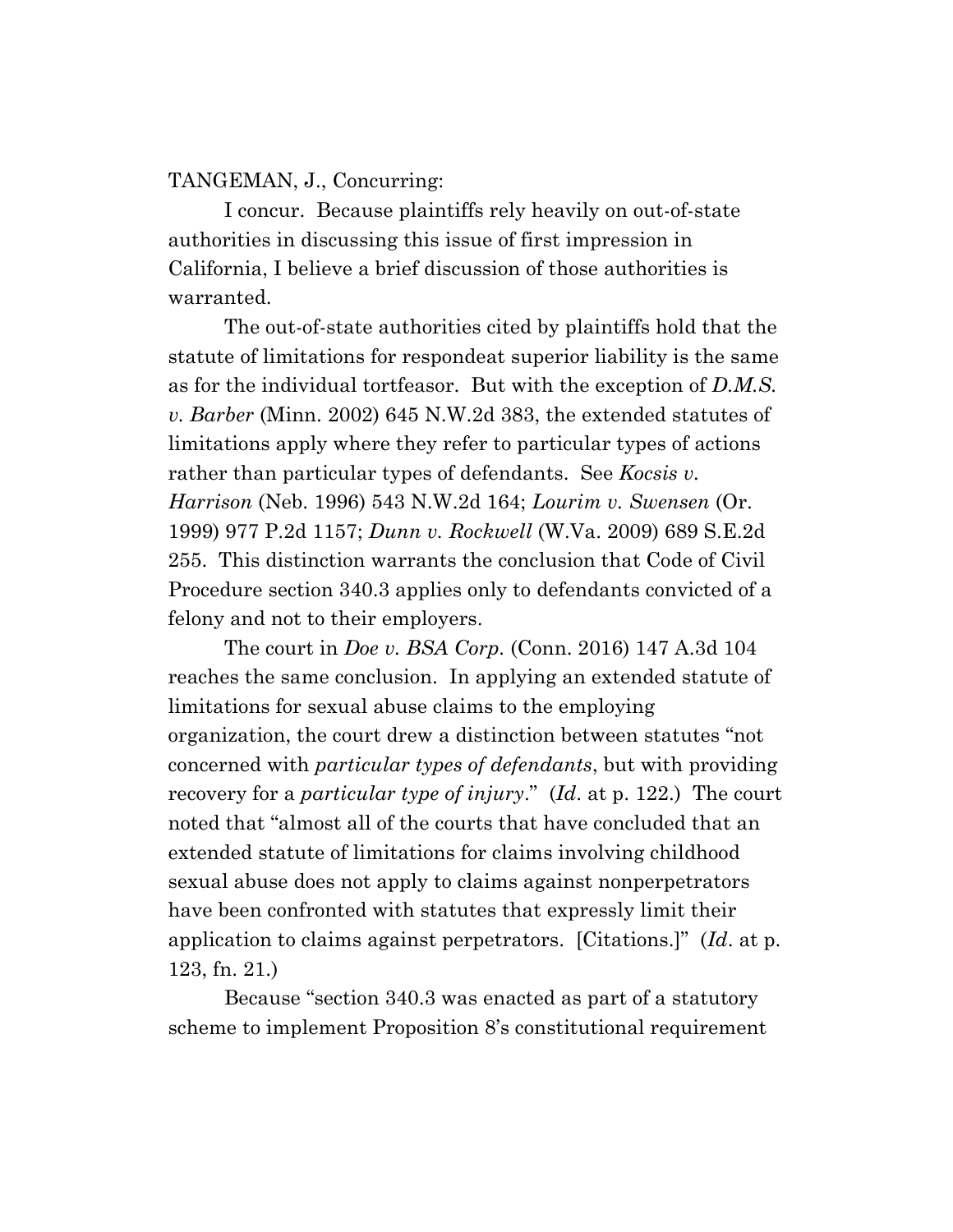that "'"persons who suffer losses as a result of criminal activity shall have the right to restitution from the persons convicted of the crimes for losses they suffer"'" (*Guardian North Bay, Inc. v. Superior Court* (2001) 94 Cal.App.4th 963, 973) and expressly limits its reach to convicted defendants, I concur in the result. CERTIFIED FOR PUBLICATION.

TANGEMAN, J.